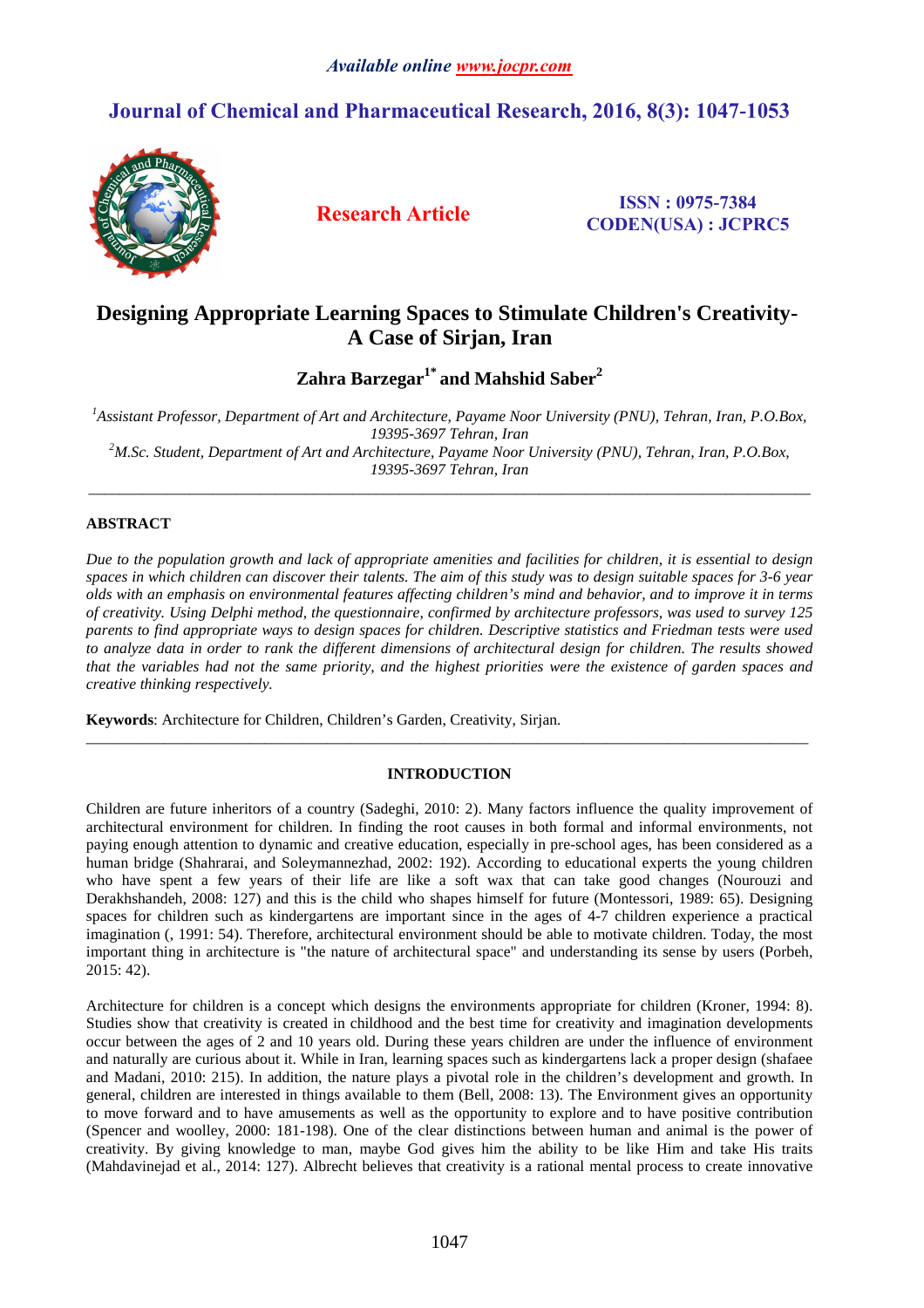ideas (Alvani, 1999: 223). Creativity takes place in the man-environment interaction; the environment stimulates the man physically and socially and encourages creativity in members (Jones, 2003: 1257).

\_\_\_\_\_\_\_\_\_\_\_\_\_\_\_\_\_\_\_\_\_\_\_\_\_\_\_\_\_\_\_\_\_\_\_\_\_\_\_\_\_\_\_\_\_\_\_\_\_\_\_\_\_\_\_\_\_\_\_\_\_\_\_\_\_\_\_\_\_\_\_\_\_\_\_\_\_

In recent years, Researchers have examined the creative thinking in children from various aspects such as teaching methods and emotional aspects; but less attention has been paid to the quality of architectural spaces. Children's mental health in adulthood is rooted in proper training at the time of childhood, both in the family and in society. Favorable learning space is indebted to good architecture and to identifying the users of that space. So, using ideas resulted from this research, one can consider a kind of design for kindergarten and child garden in which child's creativity will improve and help him to think profoundly. The present research surveys 125 parents having children between 3-6 years old in Sirjan. Two variables of creativity and garden spaces in the kindergartens are examined to find the most important factors in designing which affects children's creativity.

### **Literature Review**

The first empirical study on children has begun in the 17th century and now and it is in an evolutionary process. The empirical and scientific process began in the seventeenth century in the history of scientific and practical realization of children by Comenius (1593-1673). He introduced children as a separate individual and paid attention to their interests and talents by publishing books such as "The Visible World in Pictures". Arnold Gesell et al. (1961-1880) have conducted wide researches on children's physical improvement in the Child Study Center at Yale University and have reached valuable experiences. As Stanly Hall, Gesell also believes that human growth is the result of phylogeny as well as an individual evolution (Nato gene), and the changes in the behavior rooted in these two kinds of developments. Then Jean Piaget (1940-1950) and John B. Waltz expressed their attitudes towards children (Porbeh, 2015: 43).

In the field of children's creativity, Froebel (1782-1852) believed that learning will occurs through active games. Playing in open spaces can encourage children to move freely (Weston, 1998: 18). Montessori (1870-1952) also expressed that creative games enhance creativity (Molali, 2004:42-46). Like Piaget, Vygotsky (1896-1934) declared that thinking will appears before language by using tools. He believed that creative and imaginative games can separates children from the real world and allows them to enjoy some acts like flying a plane (Rashtchi, 2010). Torrance (1951) also expressed that whenever we have a deficiency we feel tension and discomfort and try to remove this tension; As a result we start to struggle and ask questions (Meyers, 1988). Gardner (1982) declared that literacy and obedience can reduce creativity, and Ranco (1990) introduced creativity as the result of experiences obtained in life. Lesner (1989) and Hillman's (1983) studies were theoretical researches that examined the evolution of creativity in life from birth to age 11 (Amiri and Assadi, 2008: 26-27). Today the contemporary researches classified into two groups: one of them examined ways to foster creativity such as Bodreva and Leong (2005) and others examined the factors which lead to foster. This group believes that the children's capabilities and talents are affected by social factors, parents, teachers and learning spaces (Niemic and Ryan, 2009; Lynch, 2009; Reeve and Halusic, 2009) (Alborzi, 2011: 7). Hoseini Dehshiri (1997: 40) also expressed that creativity growth should provide the emergence of potential possibility by external conditions.

In Iran, The first kindergarten was established 95 years ago by missionaries and minority religions in Tehran. Jabbar Baghcheban founded a kindergarten called as children*`s* garden in Tabriz in 1925, and established another garden in Shiraz a few years later. The first kindergarten called Children's garden was founded by Friedrich Froebel in Germany in 1840.

Increasing the number of kindergartens is very impressive in our country. According to the statistics recorded there were only 7 kindergartens in Iran in 1944, whereas this number expanded to 74 in 1953 and to 431 in 1973. Today, more than 14 thousand kindergartens works across the country, the ones also ready to take care of one-month-old baby (State Welfare Organization of Iran). It should be mentioned that these centers are not designed appropriate for children. Most kindergartens are in fact land use change from residential buildings and even apartments to kindergartens where they seems to become a childish environment with painting and coloring (Noghrehkar, 2010: 40).

### **EXPERIMENTAL SECTION**

This practical study is based on human needs, and its method is of survey kind. Survey is a method of collecting data from a certain group of people asked to respond to a number of questions. First, objectives are made clear, and second a comprehensive definition of population is presented. The next stage is data collection divided into two classes: library and field researches (Groat and wang, 2002). Library studies include access to books and texts, online portals, contact and correspondence with institutions and organizations. The most common tools used in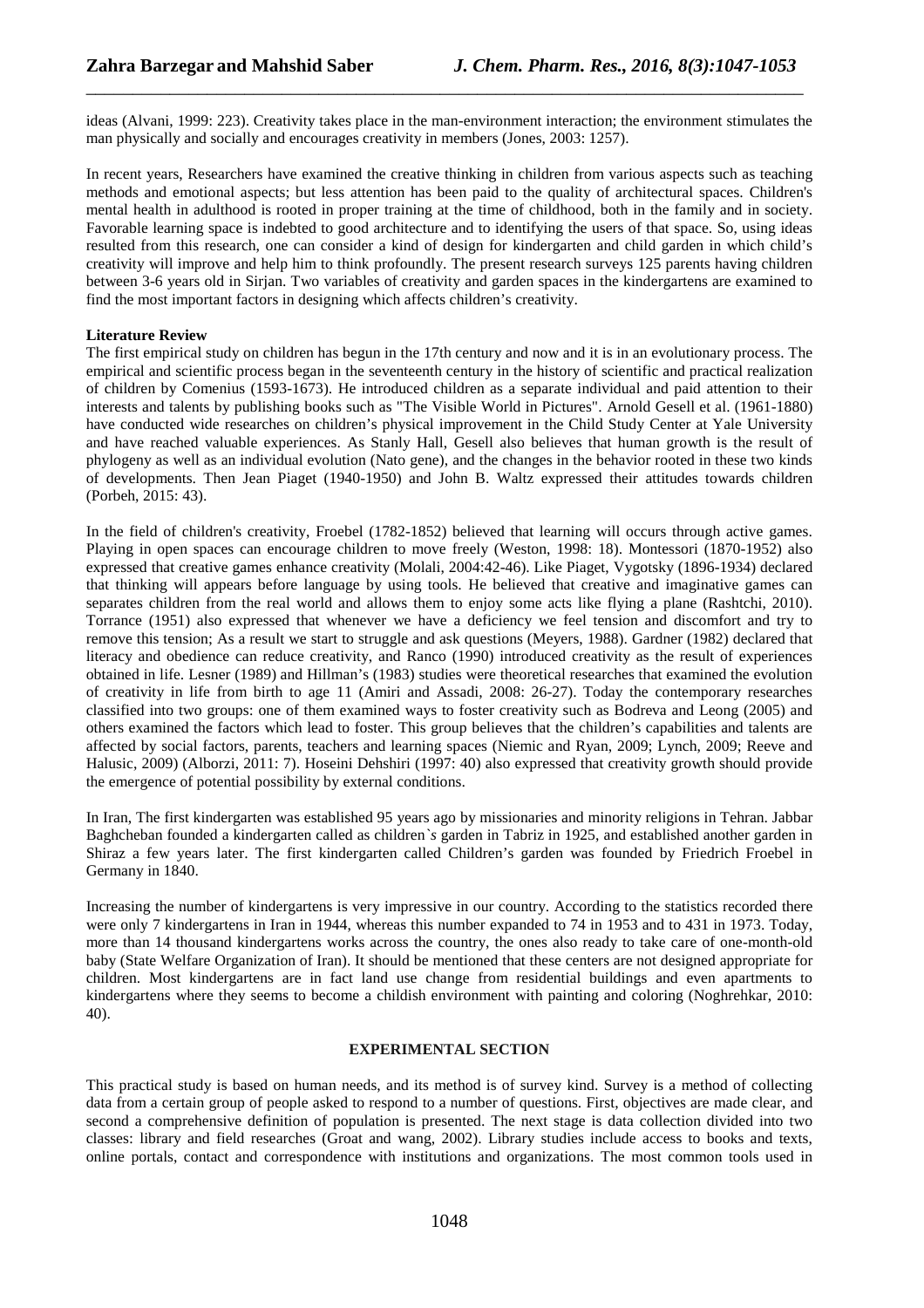surveys are questionnaires and interviews. Delphi method was used to prepare the questionnaire. To develop the questionnaire, the affecting factors have been derived by internet and library searches (See Fig. 1).

\_\_\_\_\_\_\_\_\_\_\_\_\_\_\_\_\_\_\_\_\_\_\_\_\_\_\_\_\_\_\_\_\_\_\_\_\_\_\_\_\_\_\_\_\_\_\_\_\_\_\_\_\_\_\_\_\_\_\_\_\_\_\_\_\_\_\_\_\_\_\_\_\_\_\_\_\_



**Fig.1: important factors in children's' creativity (source: authors)** 



**Fig. 2: Research executive process diagram** 

Delphi method relies on a panel of experts that after expressing their comments on any issue they achieve a consensus. Although experts' judgment seems mental, it is more valid than individuals' statements because it reaches more objective results (Pashaeizad, 2008: 64). In order to design the questionnaire, first, parents' opinions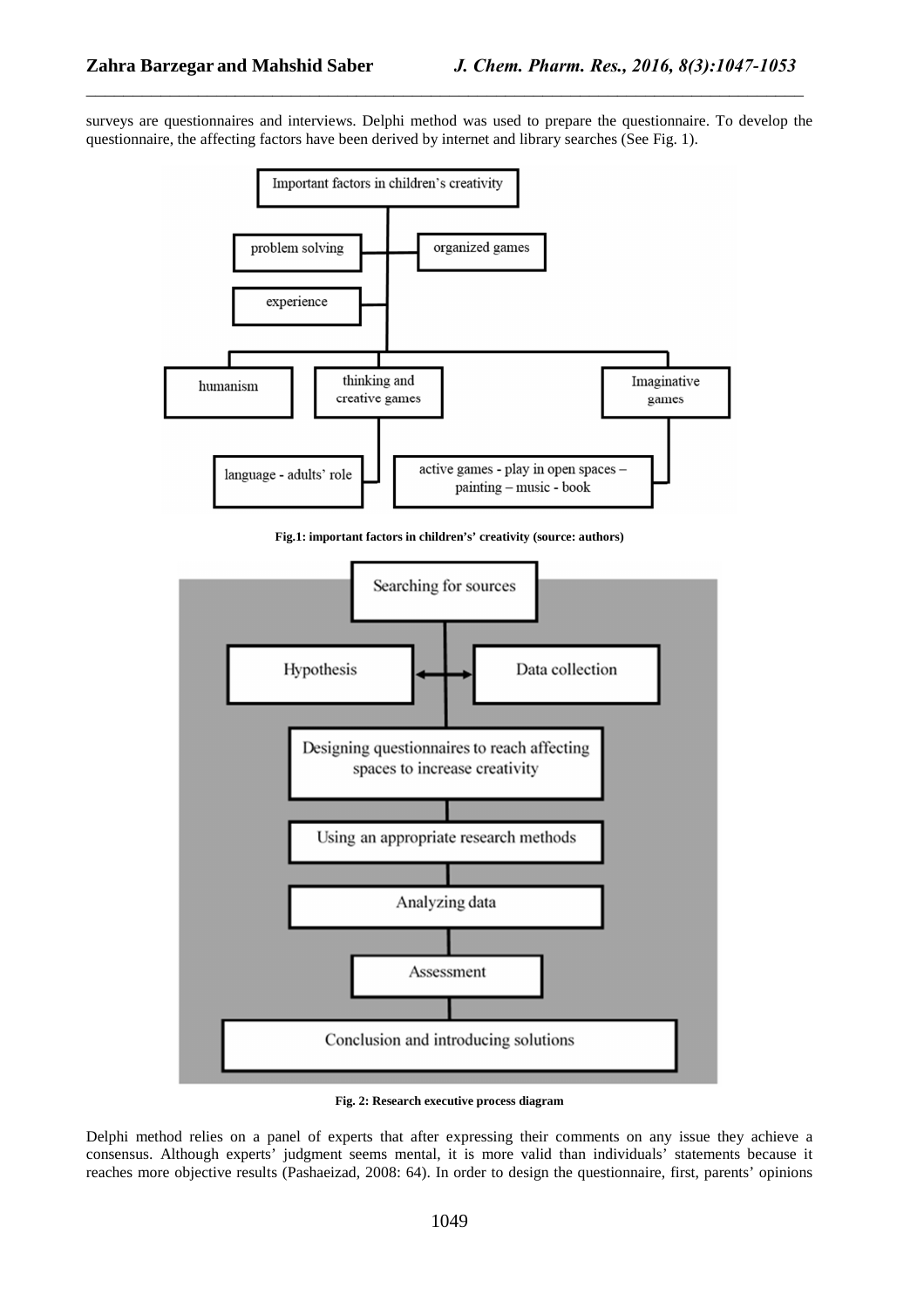on important factors affecting space design for children were gathered; then, first draft of questionnaire was designed. After some architectural experts' approval, it was revised and redesigned, and finally the final version of questionnaire was prepared to survey 125 samples. Descriptive statistics (frequency, percentage), related charts and Friedman Test were used to analyze data collected and to rank the dimensions of architecture for children.

\_\_\_\_\_\_\_\_\_\_\_\_\_\_\_\_\_\_\_\_\_\_\_\_\_\_\_\_\_\_\_\_\_\_\_\_\_\_\_\_\_\_\_\_\_\_\_\_\_\_\_\_\_\_\_\_\_\_\_\_\_\_\_\_\_\_\_\_\_\_\_\_\_\_\_\_\_

#### **Case Study**

Kerman province, the ninth largest province of Iran, is in the southeast of the country (Database Portal of Ministry of Interior). Sirjan city (latitude:  $55^{\circ}45'$  and longitude:  $29^{\circ}27'$ ) with an area of about 12719 km<sup>2</sup> and height of 1735 m from see level is located in the southwest of Kerman province (Fig. 3). Sirjan is located in the hot and dry climate. Its average annual temperature is about 16 ° C and its average rainfall is 120 mm. At the 2011 census, its population was 185623 (Kerman Governor's Department of Statistics and Information)



**Fig 3. Sirjan in Kerman and Iran**

What makes it an important city is its location which is in the country's main roadways as well as having mines leading to economic developments. Therefore, it faces an increase in the number of immigrants. According to the Welfare Organization, this city has 23 kindergartens with a population of 50-60 between 3-6 years old children. These kindergartens are located in the buildings first made as residential buildings, sometimes they lack standards and even some of them have not a good skylight. Learning occurs inside the building and therefore the outside is neglected.

#### **RESULTS AND DISCUSSION**

#### *a. Demographic Characteristics*

According to Table 1, 13 men and 112 women participated in the research. Age category includes respondents between 20-30 years old (43.2%), 31-40 years old (52%), 41-50 years old (4%) and older than 50 (0.8%). Nearly 15.2% of the respondents had Diploma, 18.4% had A.A., 53.6% had B.A./M.A., and 12.8% had M.A./M.Sc.

#### *b) Inferential Statistics*

Regarding the existence of outdoor play equipment such as swings and slides in the kindergarten, the results showed that 67 respondents (53.6%) completely agreed and 30 of them (24.0 %) agreed. As a result, it seems that the design for this space is ideal for samples. Observing the spatial shape of garden and its impact on close relationships between children and data obtained from questionnaire showed that that 56 samples (44.8%) completely agreed and 38 parents (30.4%) were agreed about the space. Therefore, the garden's space is an important factor in close relationship between children. In order to design a space for children's self-defense training, the results showed that 31 persons (24.8%) chose completely agree and 31 persons (24.8%) also chose agree. As a result, the design for this purpose is ideal for samples. For the best and the worst elements contributing to children's creativity in the garden, the results obtained reported that 46 respondents (36.8%) chose sand playground as the best element and 69 respondents (55.2%) chose paintball war games as the worst element. Sand playground, therefore, is the best choice for samples. About protected space for adult works that children may like (in small sizes), obtained data indicates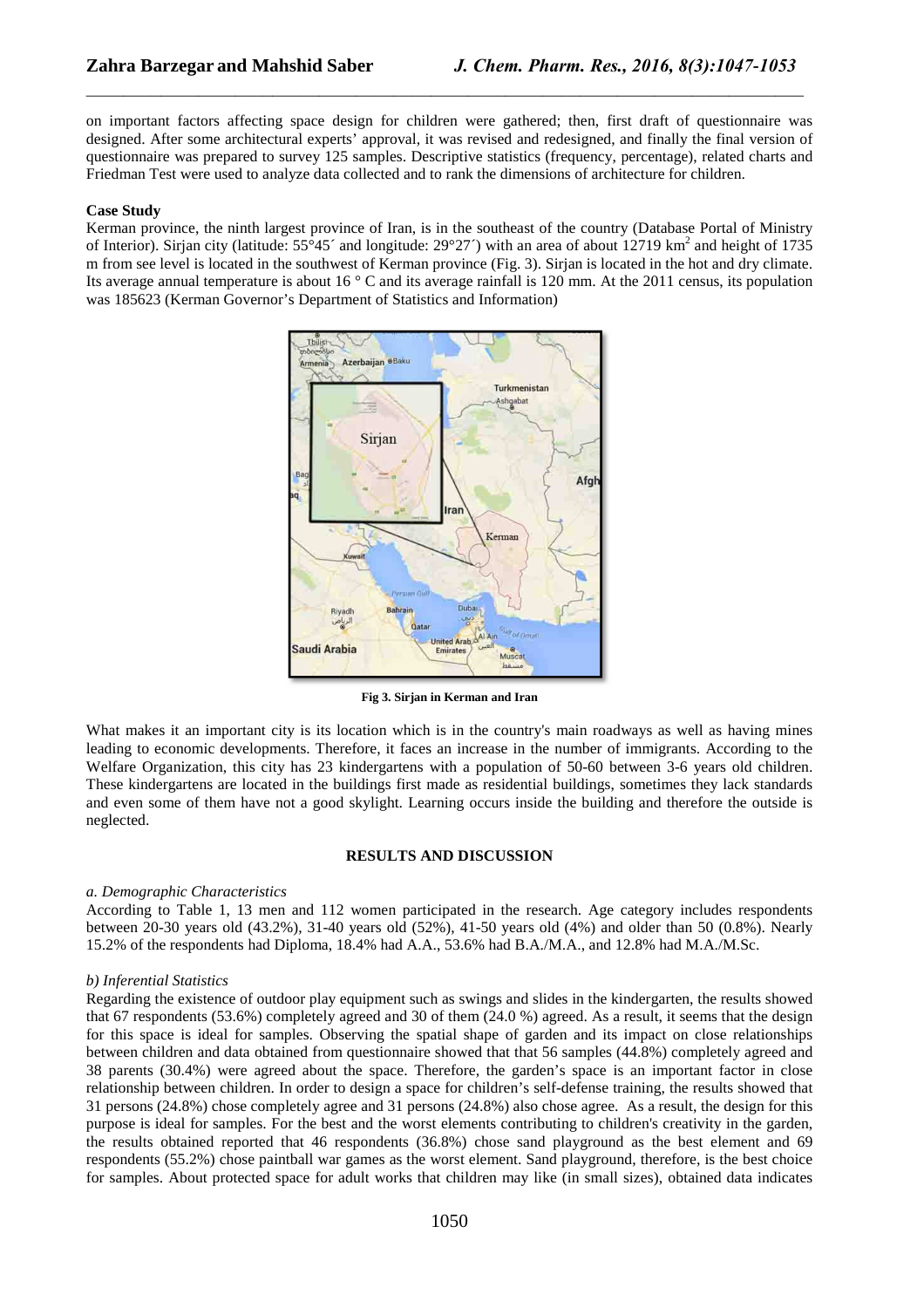that 102 persons (81.6%) agreed and 9 persons (7.2%) disagreed. Thus, designing such a space is favorable. Examining the spatial design for the development of creativity showed that 84 respondents (67.2%) preferred gardening and 27 respondents (21.6%) preferred sand playground. So considering spaces for both gardening and sand playground will increase creativity. On the relationship between ideas and colors and children's learning enhancement, data revealed that 83 persons (66.4%) preferred high levels of color and 30 persons (24.0%) preferred spongy ideas with colorful circles. As a result using high levels of color and spongy ideas (children's favorite ideas) can enhance children's learning and their interest to the environment. Data related to the question asking a space for music center showed that 81 parents (64.8%) agreed and 39 parents (31.2%) were disagree. As a result, designing a space for music learning is ideal. Designing a space for storytelling in the garden also was ideal since 78 respondents (62.4%) completely agreed and 13 respondents (10.4%) agreed. a space designed for mask making workshop in the garden also was considered as ideal. In this regard 70 persons (56.2%) completely agreed, and 32 persons (11.4%) agreed.

\_\_\_\_\_\_\_\_\_\_\_\_\_\_\_\_\_\_\_\_\_\_\_\_\_\_\_\_\_\_\_\_\_\_\_\_\_\_\_\_\_\_\_\_\_\_\_\_\_\_\_\_\_\_\_\_\_\_\_\_\_\_\_\_\_\_\_\_\_\_\_\_\_\_\_\_\_

| characteristics        | number | Count $(\% )$ |
|------------------------|--------|---------------|
| Gender                 |        |               |
| Female                 | 112    | 89.6          |
| male                   | 13     | 10.4          |
| Age                    |        |               |
| 20-30                  | 54     | 43.2          |
| $31-40$                | 65     | 52            |
| $41 - 50$              | 5      | 4             |
| More than 50           |        | 0.8           |
| Educational background |        |               |
| Diploma                | 19     | 15.2          |
| A.A.                   | 23     | 18.4          |
| B.A/BSc                | 67     | 53.6          |
| M.A/MSc                | 16     | 12.8          |

#### **Table 1: Demographic characteristics of samples (n = 125) (source: authors)**

#### *c) Friedman Test*

According to data obtained, Friedman test is used to prioritize and to determine which keyword is more important in the design of kindergarten.

#### **Table 2: Friedman's statistics**

|                 | Mean Rank |
|-----------------|-----------|
| Children garden | 3.55      |
| creativity      |           |

Table 2 shows the inferential statistical which introduces each variables' mean rank. The larger the average rank, the most important it is. Therefore, in this study, the children garden and creativity play an important role in creative thinking respectively. Table 3 indicates the number devoted to each variable, the chi-square  $(X^2)$  and Sig. since sig is less than 5%, the same priority of variables is rejected.

| Table 3: results of Test |  |  |
|--------------------------|--|--|
| 125                      |  |  |
| 339.535                  |  |  |
| 0.001                    |  |  |
|                          |  |  |

### **CONCLUSION**

This paper aims at achieving a suitable spaces for 3-6-years-old children with an emphasis on environmental features affecting children's mind and behavior and improving them in the terms of creativity. It was also noted that the architecture should make the necessary motivation in children. Therefore, the results contain designing appropriate spaces for children with the aim of motivating their creativity.

Examining factors showed that the existence of play equipment such as swings and slides, designing a space for children's self-defense training, considering sand playground, protected space for adult works that children may like, a space for gardening, a space for playing music, storytelling, and a space for mask making are effective in order to reach creativity. Also the shape and design of the garden can play a role in children's relationships. The results showed that it is better to prevent the designing of space for playing paintball war games. Designing spaces with high levels of color and the spaces that are familiar to children (like the idea sponge and colorful circles) can affect learning and increase their interests in the environment. Friedman test showed that the ranking of variables are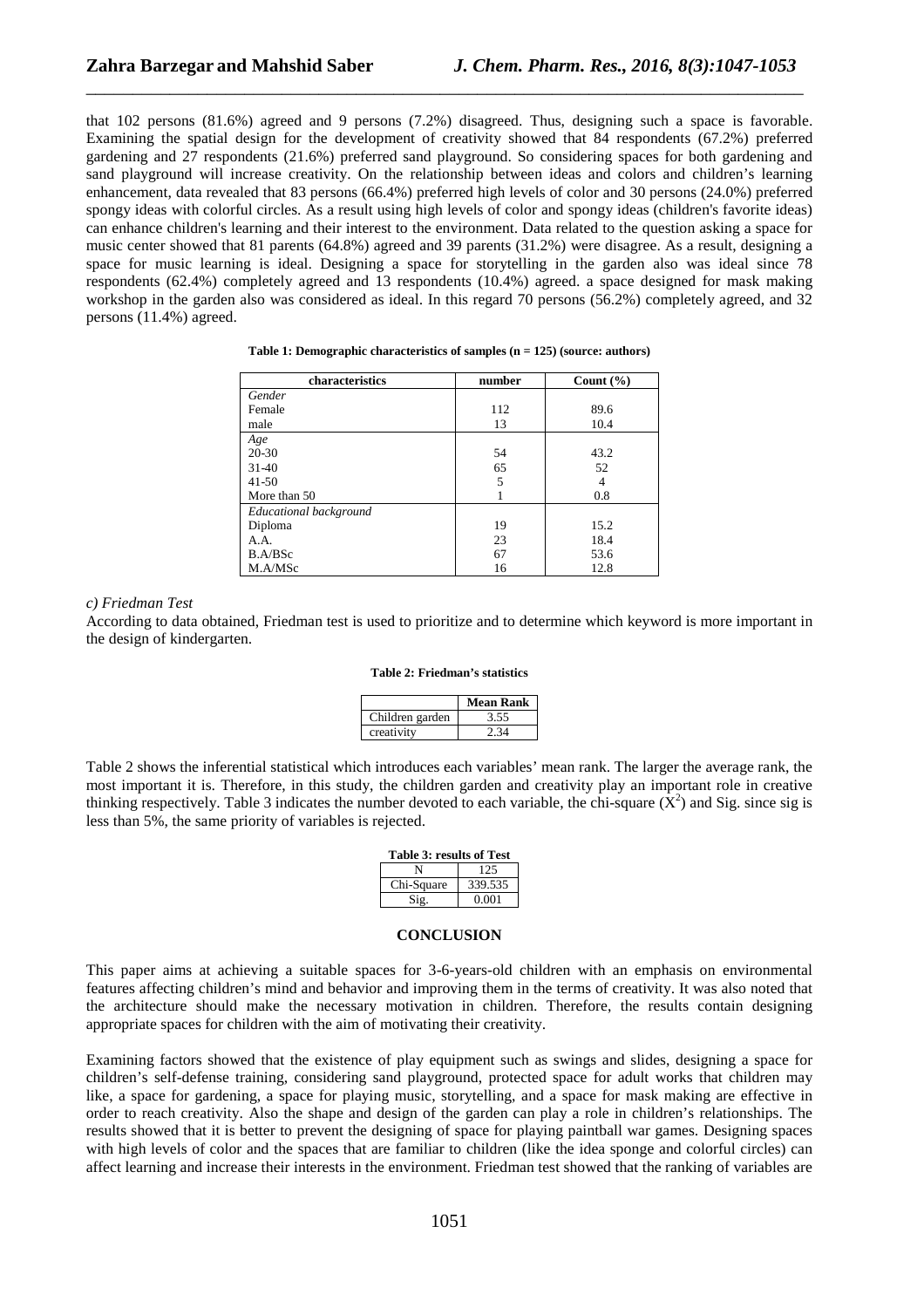not the same and the priority belongs to the garden  $(=3.55)$  and then creativity  $(=2.34)$ . In addition, as the Sign is less than 5%, therefore, the same ranking is rejected.

\_\_\_\_\_\_\_\_\_\_\_\_\_\_\_\_\_\_\_\_\_\_\_\_\_\_\_\_\_\_\_\_\_\_\_\_\_\_\_\_\_\_\_\_\_\_\_\_\_\_\_\_\_\_\_\_\_\_\_\_\_\_\_\_\_\_\_\_\_\_\_\_\_\_\_\_\_

## **Recommendation**

It is recommended that organizations and individuals concerned with designing for children pay attention to activities which are important in life and can enhance child's creativity; otherwise, efforts do not any sense and the creativity will not motivated.

More and larger researches can be conducted on children's interests to specific spaces in kindergartens which are appropriate for different gender to develop their creativity.

Some researches can be conduct to determine the impact of the new architectural styles on children according to their own interests and to promote learning.

Due to the generalizability of this research, the method can be used to examine the factors stimulating creativity on different ages and different educational levels in learning and play spaces.

## **REFERENCES**

[1] Alborzi, Zahra. Role of Mothers' Attitudes and Beliefs on Child-Rearing and Creativity in Children. Quarterly of Women Studies 2011; 9 (2):7-24.

[2] Alvani, Seyyed Mehdi. Public Administration. Edn 13, Vol. Nashreney Publication, Tehran, 1999, 223.

[3] Amiri, Sholeh, and Assadi, Samaneh. Development of Creativity in Children. Advances in Cognitive Science 2008; 9 (4): 26-32.

[4] Bell, S.. Scale in children's experience with the environment, (in: Children and Their Environments, Edited by

Christopher Spencer and Mark Blades), Cambridge University Press, New York. 2008; 13-25. [5] Database Portal of Ministry of Interior. Available at http://dolat.ir. 10 January, 2010.

[6] Groat, L. and Wang, D. Architecture Research Methods. John Wiley & Sons Publication. 2002, 480.

[7] Hoseini Dehshiri, Afzal sadat. Analysis of Creativity and Developing it. A Ph.D. thesis, Tarbiat Modares University, Tehran, Iran. 1997.

[8]Jones, N. Competing after radical technological change: The significant of Product line management strategy. Strategic Management Journal 2003; 24: .1265-1287.

[9] Kerman Governor's Department of Statistics and Information available at http://amar.kr.ir.

[10]Kroner, Walter. Architecture for Children. Kramer Publication, Germany. 1994, 8.

[11]Pashaeizad, Hossein. A Glance to Delphi Method. Peyke Noor Journal 2008; 6 (2): 63-79.

[12]Lynch, Kevin, Martin F, Guardia, Jennifer G and Ryan, Richard M. On Being Yourself in Different Cultures: Ideal and Actual Self-Concept, Autonomy Support, and Well Being in China, Russia and United State. Journal of Positive Psychology 2009; 4 (4): 290-304.

[13]Niemiec, Christopher and Ryan, Richard M. Autonomy Competence and Relatedness in the Classroom. Applying Self-Determination and Research in Rducation. Theory and Research in Education 2009; 7 (2): 133-144.

[14]Porbeh, Aram. Architecture and Creating Creativity in Children. International Road and Structure Monthly Magazine 2015; 103: 42-94.

[15]Rashtchi, Mozhgan. Examining Vygotsky's Theory from Point of View of Psychology and its Relationship to Theories of Teaching Philosophy to Children. Journal of Thinking and Children 2010; 1 (1): 11-17.

[16]Reeve, John Marshal and Halusic, Marc. How K-12 Teachers can Put Self-Determination Theory Principles Practice. Theory and Research in Education 2009; 7 (2): 145-154.

[17]Riahi, Gholamhosein. The Mysteries of Children's World. First edition, Eshraghie Publication, Tehran, Iran. 1991, 54.

[18]Mahdavinejad, Gholamhossein, Mahdavinejad, Mohammadjavad, Silvayeh, Sonya. The Impact of Artistic Space on Students' Creativity. Journal of Educational Innovations 2014; 12 (48):127-140.

[19]Meyers, Chet. Teaching Students to Think Critically. Ohio State University Press. 1988, 66.

[20]Molali, Gita. Multi-age Class of Phrenasthenic Students as the Main Elements in Montessori Classrooms. Journal of Educational Education 2004; 37: 42-46.

[21] Montessori, Maria. The Child in the Family. ABC-CLIO Ltd. 1989, 65.

[22]Noghrehkar, Abdalhamid, Mozaffari, Farhang, Salehsedghpoor, Bahram, Shafaee, Minoo. A Model for Designing Kindergarten Setting Based on the Relationship between some Creativity Characters and some Architectural Ideas. Journal of Educational Innovations 2010; 8 (32): 39-59.

[23] Nourouzi, Reza, Derakhshandeh, Negin. Investigating the Influence of Philosophical Work with Children from the Primary School Students' Viewpoints. Journal of Educational Innovations 2008; 6 (23): 23-146.